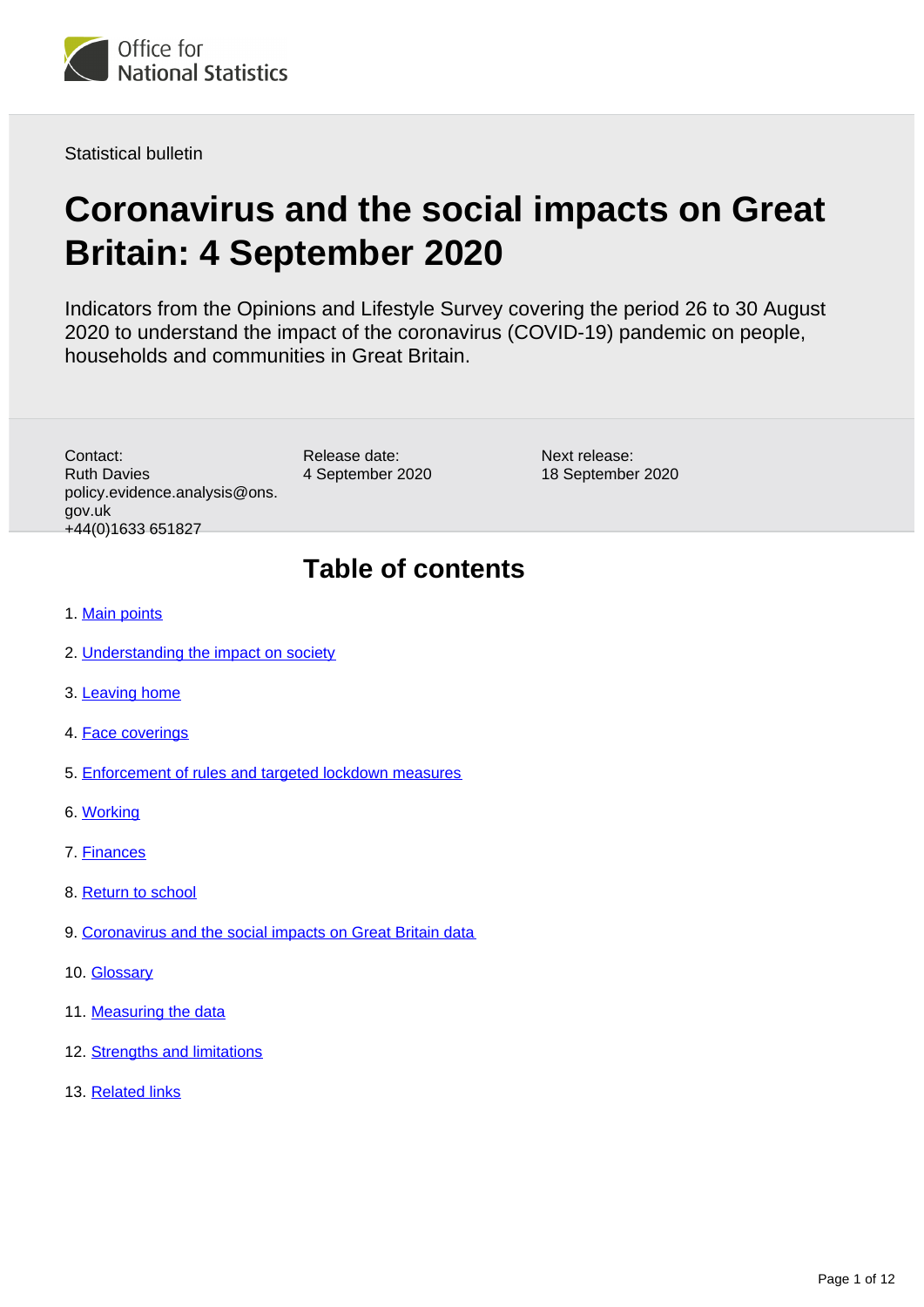## <span id="page-1-0"></span>**1 . Main points**

- Of those with school age children in the household in England and Wales, 97% said it was very likely or fairly likely that the oldest school age child in their household will return to school or college when school reopens to them in the new term.
- Nearly half (46%) of parents in England and Wales said the oldest child in their household had mixed feelings about returning to school or college, however 36% said they were looking forward to returning to school or college.
- More than half (53%) of adults who had heard about the Eat Out to Help Out scheme said they had eaten out during the month of August just to make use of the scheme.
- Of all adults, 47% said they would have eaten out during August without the discount from the scheme.
- Over the summer there has been a gradual return to socialising with others and participating in leisure activities; in the last seven days, nearly 3 in 10 (29%) adults met up with people in a public place – an increase from 13% three months ago (period covering 28 to 31 May 2020).
- Around 4 in 10 (37%) adults reported that when buying items such as food and toiletries they have shopped around at different places a little or a lot less than usual to compare price and quality; of those, the most common reason (64%) was that they felt safer buying everything in one place, or fewer places.
- More people are now travelling to work, and fewer are working exclusively at home; this week, 57% of working adults reported they had travelled to work (either exclusively or in combination with working from home) in the past seven days, while 20% had worked exclusively at home.

### <span id="page-1-1"></span>**2 . Understanding the impact on society**

This weekly bulletin contains data and indicators from a new module being undertaken through the Office for National Statistics' (ONS') Opinions and Lifestyle Survey (OPN) to understand the impact of the coronavirus (COVID-19) pandemic on British society.

The statistics in this publication are based on a survey of 2,500 adults aged 16 years and over in Great Britain conducted between 26 and 30 August 2020 (inclusive). Results from this week are based on 1,644 responding adults (66% response rate).

It contains breakdowns of results by sex and for identified "at-risk" groups that have been advised to take additional precautions. This includes those aged 70 years and over and those with certain underlying health conditions. The full list of conditions is included in [Section 10: Glossary.](https://www.ons.gov.uk/peoplepopulationandcommunity/healthandsocialcare/healthandwellbeing/bulletins/coronavirusandthesocialimpactsongreatbritain/4september2020#glossary)

This bulletin presents a summary of results, with further data including [confidence intervals](https://www.ons.gov.uk/methodology/methodologytopicsandstatisticalconcepts/uncertaintyandhowwemeasureit#confidence-interval) for the estimates contained in the [associated datasets](https://www.ons.gov.uk/peoplepopulationandcommunity/healthandsocialcare/healthandwellbeing/bulletins/coronavirusandthesocialimpactsongreatbritain/21august2020/relateddata). Where changes in results from previous weeks are presented in this bulletin, associated confidence intervals should be used to assess the [statistical significance](https://www.ons.gov.uk/methodology/methodologytopicsandstatisticalconcepts/uncertaintyandhowwemeasureit#statistical-significance) of the change.

Throughout this bulletin, "this week" refers to the period 26 to 30 August 2020 and "two weeks ago" refers to the period 12 to 16 August 2020.

Please note that this bulletin will not be published on 11 September. Coronavirus and the social impacts on Great Britain will return to a weekly publication from 18 September.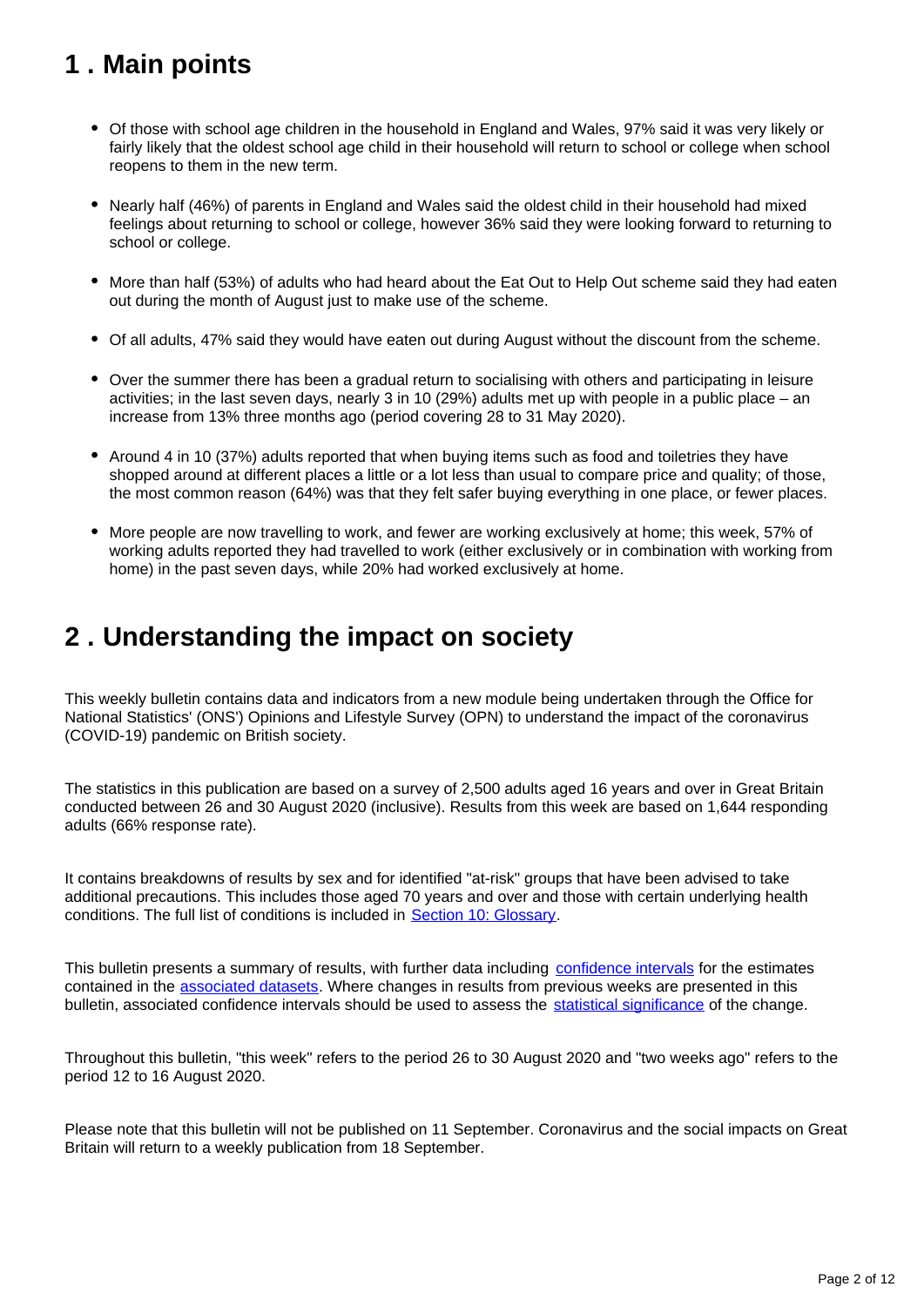## <span id="page-2-0"></span>**3 . Leaving home**

Of adults in Great Britain, more than 9 in 10 (95%) said they had left their home for any reason in the past seven days, a similar percentage to two weeks ago (94%). However, 53% of adults reported that they felt either very comfortable or comfortable about leaving home because of the coronavirus (COVID-19) pandemic.

### **Socialising and activities over the summer**

Each week we ask people the reasons why they had left their homes since the coronavirus (COVID-19) outbreak. Over the summer there has been a gradual return to socialising with others and participating in leisure activities. In the last seven days, nearly 3 in 10 (29%) adults met up with people in a public place – an increase from 13% three months ago (period covering 28 to 31 May 2020).

From the start of July, we've seen more people say they would feel comfortable or very comfortable to eat indoors at a restaurant. This week, 51% of adults said they would feel comfortable or very comfortable to eat indoors at a restaurant, an increase from 43% two weeks ago. Of those people who had left their homes this week, just under 4 in 10 (38%) said they had visited a restaurant, café, bar or pub, an increase from around 1 in 10 (9%) seven weeks ago (period covering 8 to 12 July 2020). Cafés, pubs and restaurants reopened indoors in [England](https://www.gov.uk/government/news/pubs-restaurants-and-hairdressers-to-reopen-from-4-july) from 4 July, in [Scotland](https://www.gov.scot/publications/coronavirus-covid-19-what-you-can-and-cannot-do/pages/shopping-eating-and-drinking-out/) from 15 July and in [Wales](https://gov.wales/coronavirus-regulations-guidance#section-46356) from 3 August.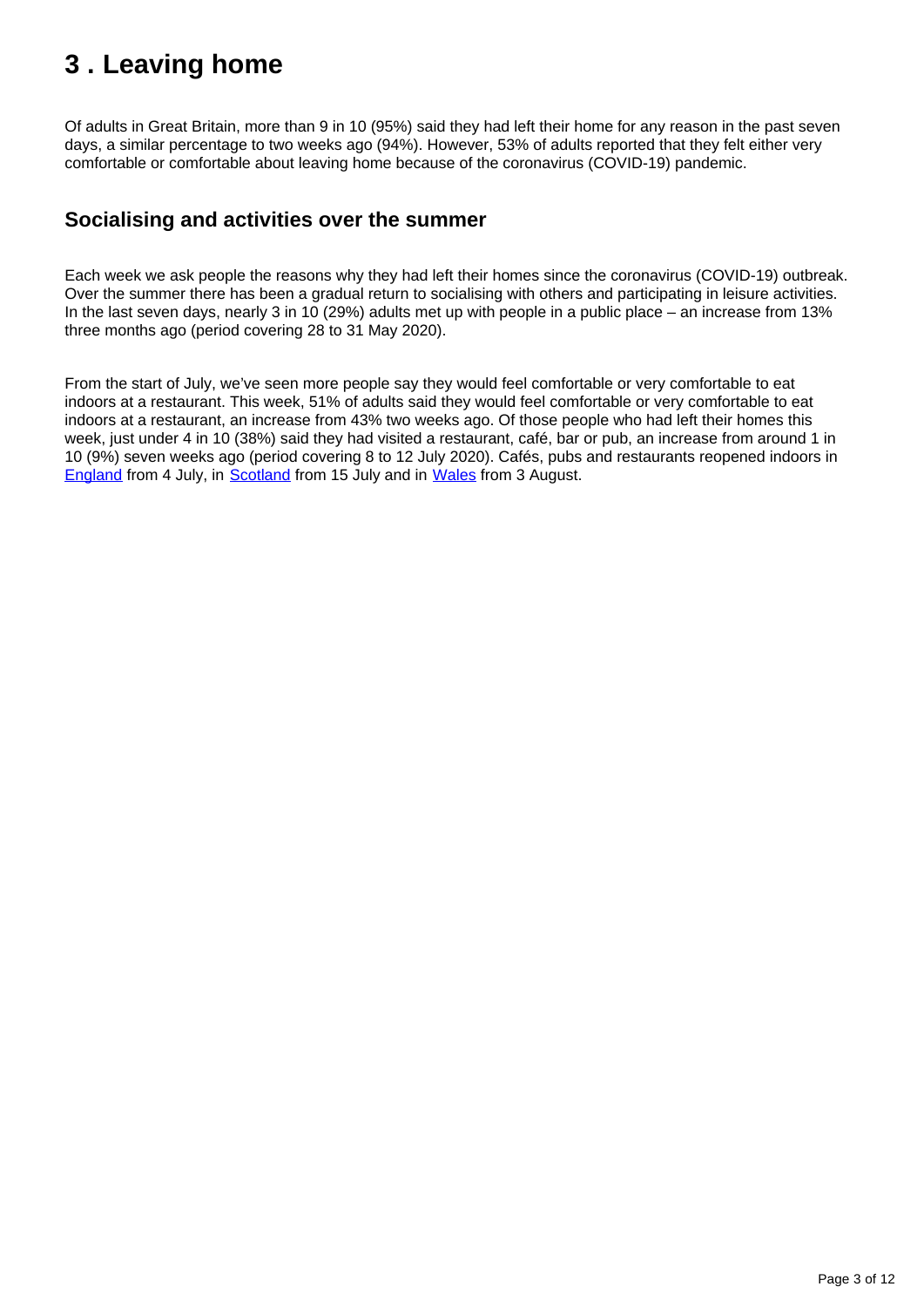#### **Great Britain, May 2020 to August 2020**

### Figure 1: Levels of socialising, eating out and travel increased through the summer

Great Britain, May 2020 to August 2020



#### **Source: Office for National Statistics – Opinions and Lifestyle Survey**

#### **Notes:**

- 1. Question: "In the past seven days, for what reasons have you left your home?"
- 2. Base population: all adults.
- 3. Respondents asked to select all that apply.

The government [Eat Out to Help Out scheme ran from 3 to 31 August](https://www.gov.uk/guidance/get-a-discount-with-the-eat-out-to-help-out-scheme). Through the scheme, some restaurants, cafés, bars and pubs offered a 50% discount on food and/or non-alcoholic drinks to eat or drink in (up to a maximum of £10 discount per diner) from Monday to Wednesday during August.

This week, 95% of adults said they had heard about this scheme, this is compared with 93% two weeks ago. Of those who had heard about the scheme, more than half (53%) of adults said they had eaten out during the month of August just to make use of the scheme. However, in general 47% of adults said they would have eaten out during August without the discount from the scheme.

### <span id="page-3-0"></span>**4 . Face coverings**

Official guidance varies across England, Wales and Scotland.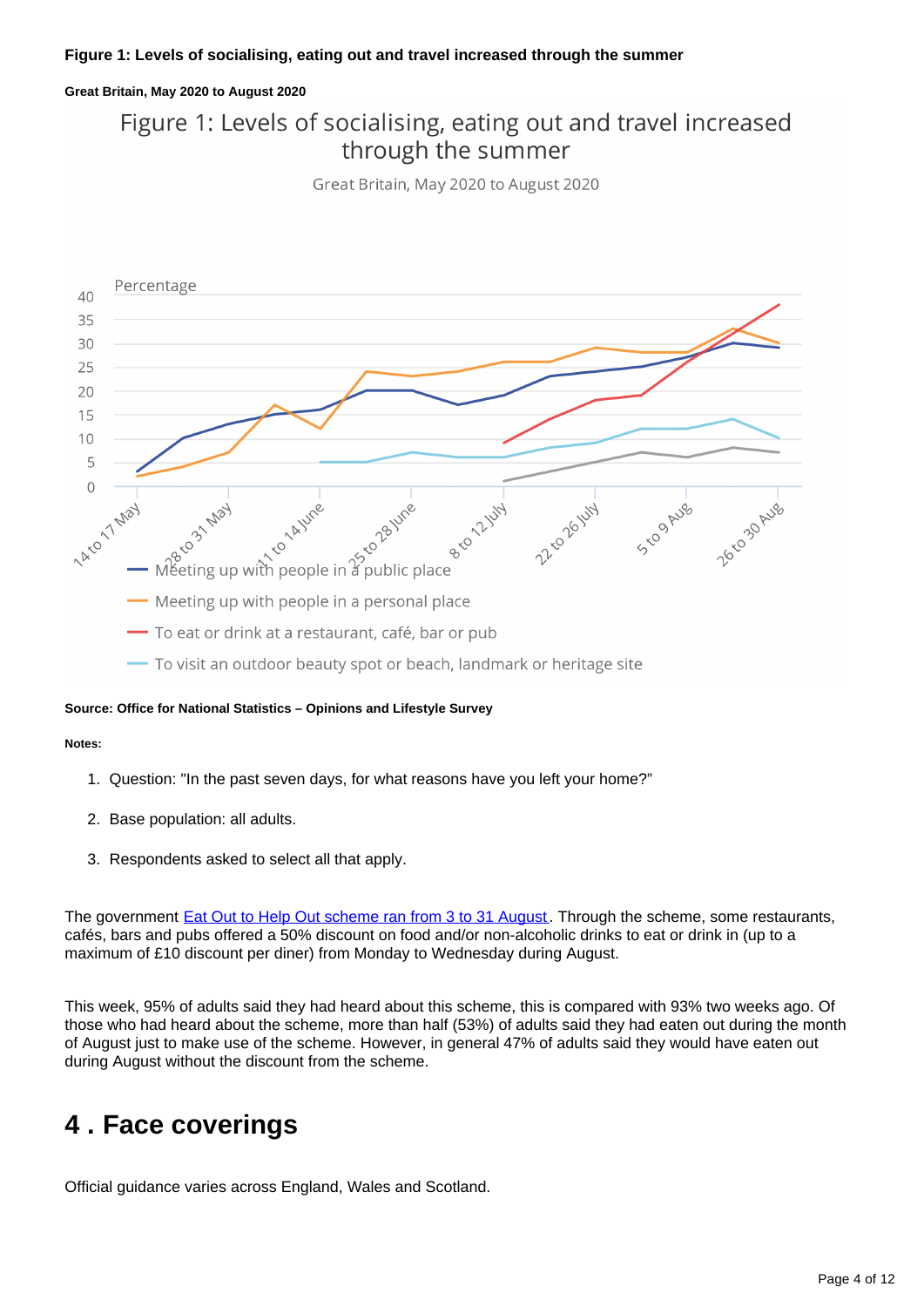More than 9 in 10 (96%) adults who had left their homes said they had worn a face covering to slow the spread of the coronavirus (COVID-19) at least once in the past seven days – a similar percentage (95%) to two weeks ago.

The proportion of people who reported they had worn a face covering outside of their home at least once in the past week varied between Scotland (98%), England (97%) and Wales (73%), although all three countries have seen an increase in the reporting of face coverings being worn over the past two months. Face coverings are mandatory on public transport, in shops and in some other enclosed spaces in England and Scotland but only on public transport in Wales.

#### **Figure 2: Almost all adults in Great Britain who left home this week reported wearing a face covering at least once, but this varies by country**

#### **Great Britain, June to August 2020**

### Figure 2: Almost all adults in Great Britain who left home this week reported wearing a face covering at least once, but this varies by country



Great Britain, June to August 2020

#### **Source: Office for National Statistics – Opinions and Lifestyle Survey**

#### **Notes:**

- 1. Question: "In the past seven days, have you used a face covering when outside your home to slow the spread of the coronavirus (COVID-19)?"
- 2. Base population: Adults who have left their home in the past seven days.

Of those who had been shopping this week, more than 9 in 10 (95%) adults said they had worn a face covering while doing so – a similar proportion (94%) to two weeks ago.

At the time of the survey, it was mandatory to wear face coverings while shopping in Scotland and England. In Scotland and England, 97% had worn face coverings when shopping in the last seven days, while 78% had done so in Wales (where it is not mandatory to wear them).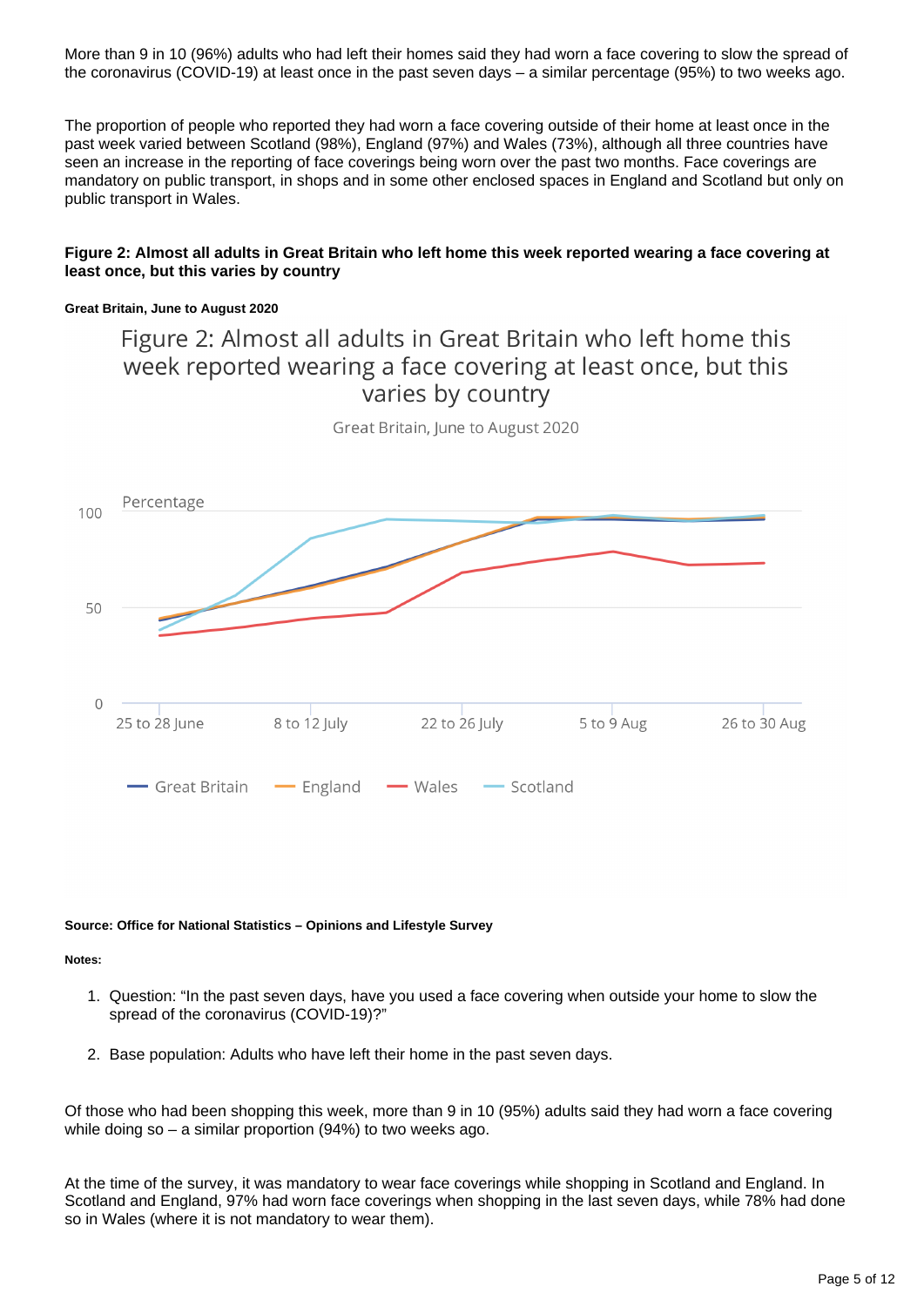It became mandatory to wear [face coverings on public transport in England on 15 June](https://www.gov.uk/guidance/coronavirus-covid-19-safer-travel-guidance-for-passengers), in [Scotland on 22 June](https://www.gov.scot/news/face-coverings-mandatory-on-public-transport-from-22-june/) and in [Wales on 27 July.](https://gov.wales/requirement-wear-face-covering-public-transport-wales) Of those adults in Great Britain who had used public transport in the past seven days, 88% reported they had worn a face covering while doing so, compared with 92% two weeks ago.

## <span id="page-5-0"></span>**5 . Enforcement of rules and targeted lockdown measures**

This week, around 8 in 10 (75%) adults reported that they think the police should be very strict or strict in enforcing rules to help reduce the spread of the coronavirus (COVID-19), for example, rules on social distancing, lockdown measures and wearing face coverings. However, only 20% of adults think police are very strict or strict in enforcing these rules. This is compared with 69% and 15% two weeks.

We also asked adults whether they supported the targeted lockdown measures for local areas affected by COVID-19 outbreaks, and more than half (53%) of all adults reported that they strongly supported these measures. Those aged 70 years or over (66%) were most likely to strongly support local lockdown measures. These proportions have both decreased (63% and 80% respectively) from the period 22 to 26 July. The proportion of people living in Wales and Scotland (61% and 63% respectively) that strongly support local lockdown measures this week are comparable with the period 22 to 26 July.

## <span id="page-5-1"></span>**6 . Working**

This week, less than 4 in 10 (39%) adults reported that the coronavirus pandemic was affecting their well-being; of these adults, 9% reported that they were worried about a possible job loss and 9% reported they were worried about returning to work. Two weeks ago the figures were 15% and 10% respectively.

Of all working adults, 77% said they had either worked at home or travelled to work this week – the same percentage as two weeks ago. Compared with two months ago, more people are now travelling to work, and fewer are working exclusively at home. This week, 57% of working adults reported they had travelled to work (either exclusively or in combination with working from home) in the past seven days, while 20% had worked exclusively at home.

Official estimates of labour market participation can be found in the [Labour market overview](https://www.ons.gov.uk/employmentandlabourmarket/peopleinwork/employmentandemployeetypes/bulletins/uklabourmarket/august2020).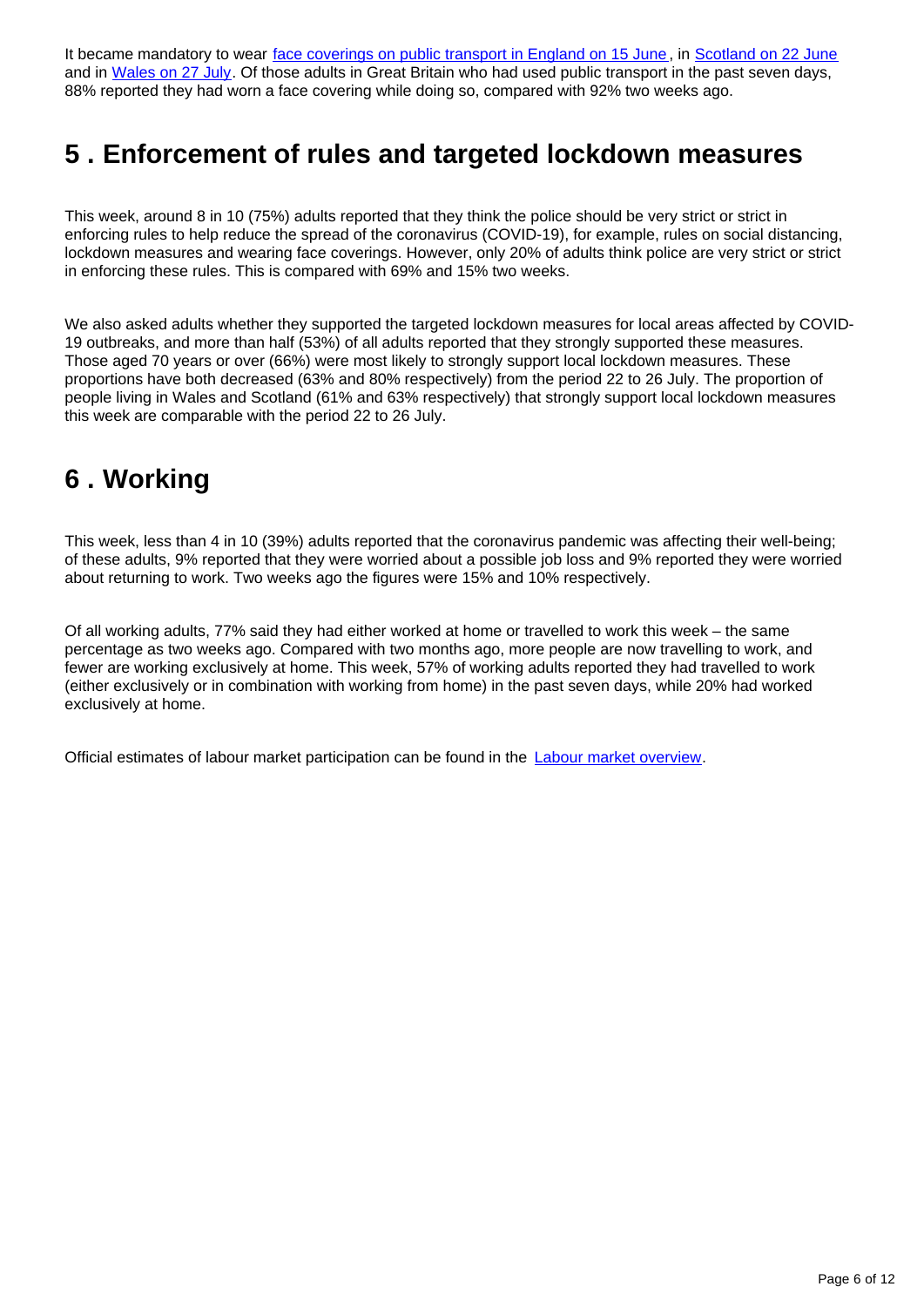#### **Figure 3: More people are now travelling to work, and fewer are working exclusively at home, when compared with data from two months ago**

#### **Great Britain, May to August 2020**

### Figure 3: More people are now travelling to work, and fewer are working exclusively at home, when compared with data from two months ago

Great Britain, May to August 2020



- Worked from home only Travelled to work only

- Both worked from home and travelled to work

- -Neither worked from home nor travelled to work furloughed
- Neither worked from home nor travelled to work other

#### **Source: Office for National Statistics – Opinions and Lifestyle Survey**

#### **Notes:**

- 1. Base population for percentage: working adults. This definition is different to some other surveys and is included in the **Glossary**.
- 2. The main reasons for respondents neither working from home nor travelling to work (other) in the past seven days include temporary closure of business or workplace, on annual leave or sick leave, variable hours, being on maternity or paternity leave or being unable to work because of caring responsibilities.
- 3. Percentages may not sum to 100 because of rounding.

More detailed information on changes to labour market participation can be found in Coronavirus and the latest [indicators for the UK economy and society: 3 September 2020](https://www.ons.gov.uk/peoplepopulationandcommunity/healthandsocialcare/conditionsanddiseases/bulletins/coronavirustheukeconomyandsocietyfasterindicators/20august2020) .

#### **More about coronavirus**

- Find the latest on [coronavirus \(COVID-19\) in the UK](https://www.ons.gov.uk/peoplepopulationandcommunity/healthandsocialcare/conditionsanddiseases).
- All ONS analysis, summarised in our [coronavirus roundup.](https://www.ons.gov.uk/peoplepopulationandcommunity/healthandsocialcare/conditionsanddiseases/articles/coronaviruscovid19roundup/latest)
- View [all coronavirus data.](https://www.ons.gov.uk/peoplepopulationandcommunity/healthandsocialcare/conditionsanddiseases/datalist)
- Find out how we are [working safely in our studies and surveys](https://www.ons.gov.uk/news/statementsandletters/ensuringyoursafetyduringcovid19).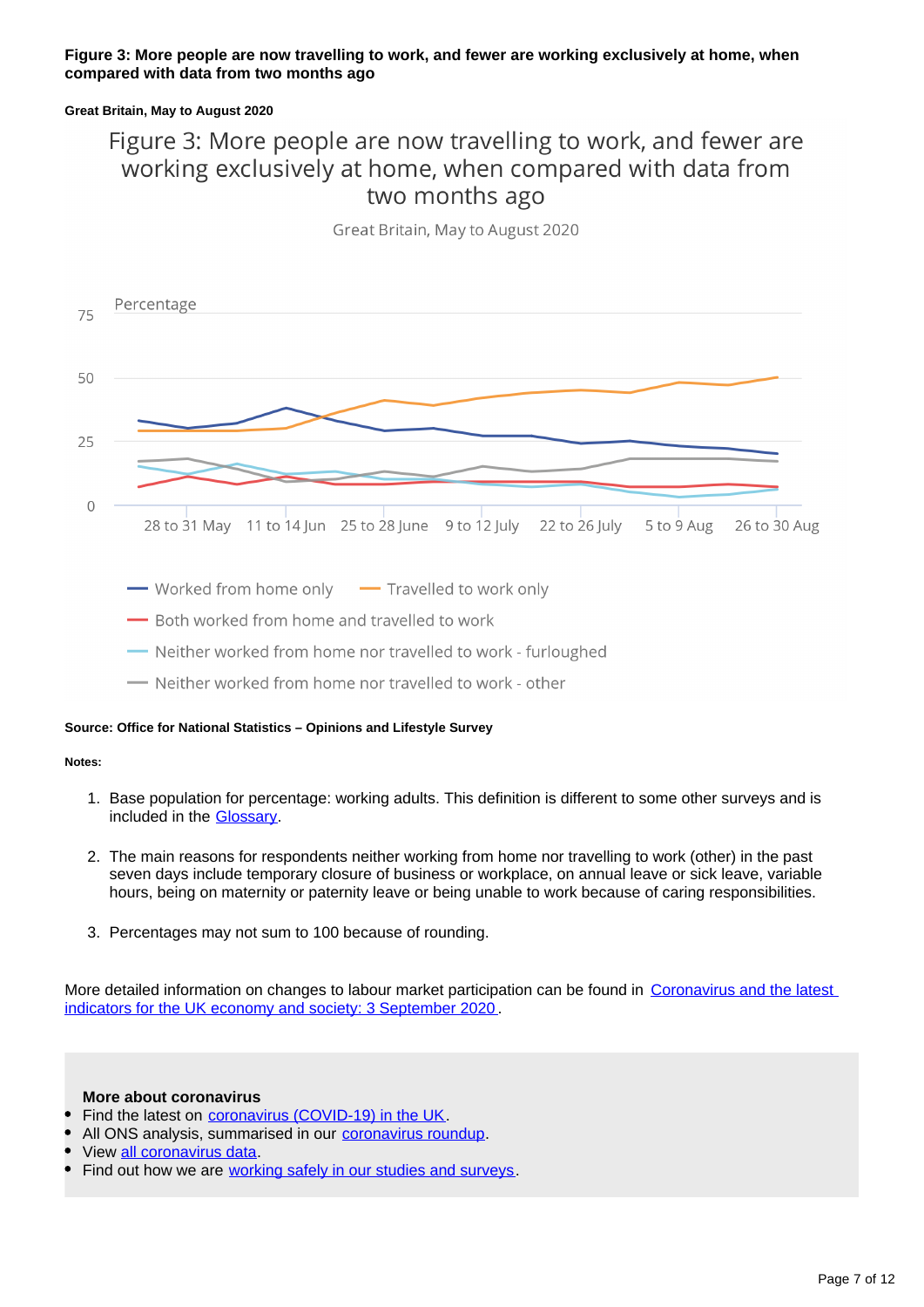## <span id="page-7-0"></span>**7 . Finances**

More than 2 in 10 (22%) adults reported that the coronavirus (COVID-19) outbreak was affecting their household finances, and amongst this group reduced income (66%) was most commonly reported. This is similar to two weeks ago (21% and 59% respectively). Less than 3 in 10 (25%) adults expect that the financial position of their household will get a little or a lot worse over the next 12 months.

This week, respondents were asked a series of questions about their shopping behaviour. Around 4 in 10 (37%) adults report shopping around to compare price and quality less than usual when buying food and toiletries since the outbreak. Of those who shopped around a little or a lot less, the most common reason (64%) was that when they have been going out to the shops they have felt safer buying everything in one place, or fewer places.

When buying non-essential items such as clothes and toys, 42% of adults reported that they shopped around a little or a lot less than usual at different places to compare the price and quality. Of those who shopped around a little or a lot less, the most common reason (44%) was that when they have been going out to the shops they have felt safer buying everything in one place, or fewer places.

## <span id="page-7-1"></span>**8 . Return to school**

Schools in England and Wales started to reopen to all pupils this week. Adults with dependent children were asked a series of questions about the oldest school age child in their household returning to school or college. Of those with school age children in the household in England and Wales, 97% said it was very likely or fairly likely that the oldest school age child in their household will return to school or college when school reopens to them in the new term.

More than half (52%) adults in England and Wales with children of school age in the next term reported that they were very worried or somewhat worried about the oldest school age child in their returning to school or college as the new term begins. The main concern (58%) reported by adults with children of school age in the next term, is that they are worried about the oldest age child in their household catching the coronavirus (COVID-19) at school or college.

Children may feel a range of emotions about returning to school or college. Adults in England and Wales with children of school age in the next term were asked to report on how the oldest child in their household feels about returning to school. Nearly half (46%) of parents said the oldest child in their household has mixed feelings about returning to school or college, however 36% said they were looking forward to returning to school or college. Nearly 8 in 10 (77%) said that the coronavirus (COVID-19) outbreak has affected their feelings about returning to school or college this year a lot or a little. Those aged 16 to 18 years in full time education below degree level in England and Wales were also asked to describe how they feel about returning to school or college this year – their responses were similar to those provided by parents.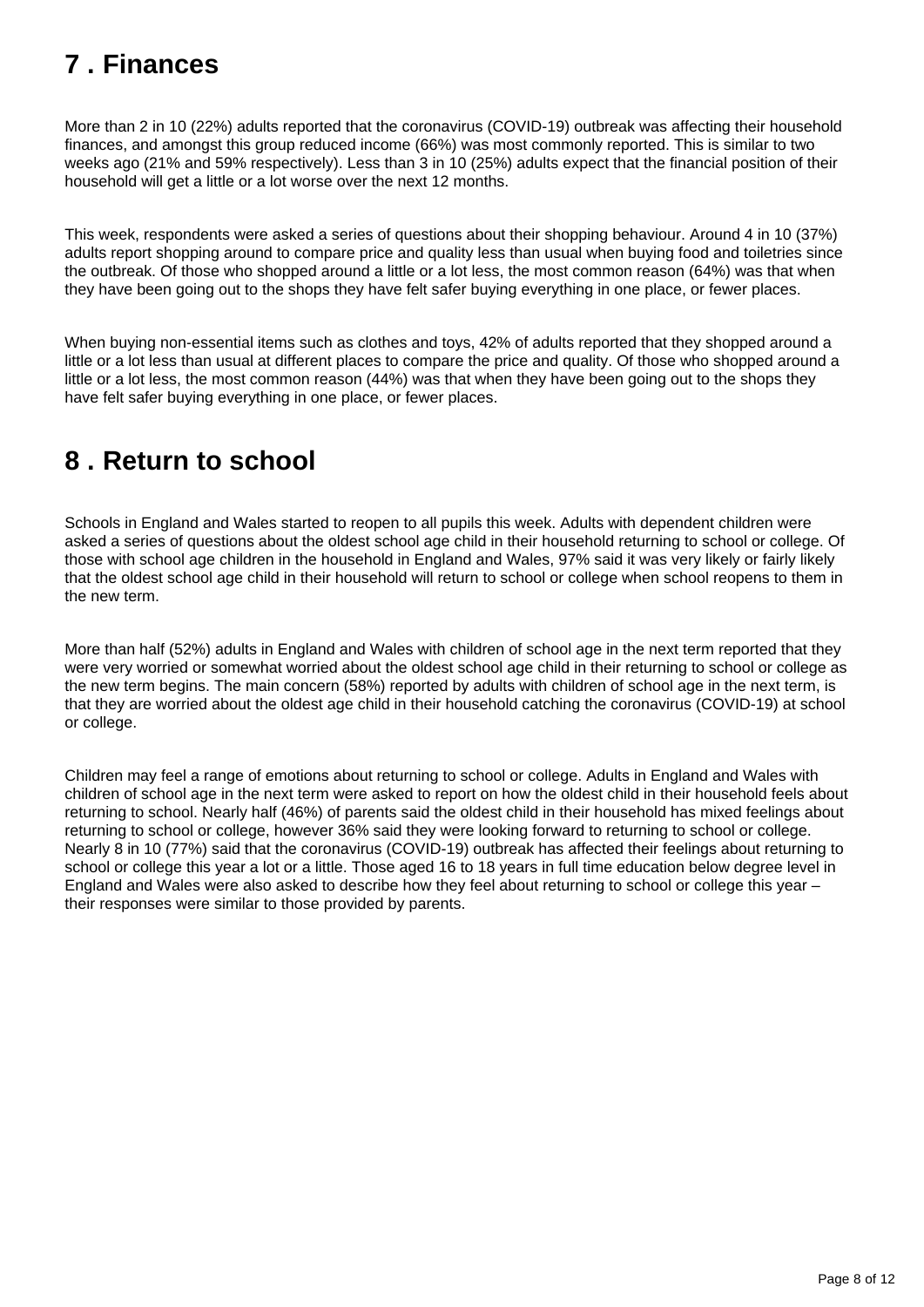#### **Figure 4: Nearly half (46%) of parents said the oldest child in their household has mixed feelings about returning to school or college**

#### **England and Wales, 26 to 30 August 2020**

### Figure 4: Nearly half (46%) of parents said the oldest child in their household has mixed feelings about returning to school or college

England and Wales, 26 to 30 August 2020



**Source: Office for National Statistics – Opinions and Lifestyle Survey**

#### **Notes:**

- 1. Question: "Children may feel a range of emotions about returning to school or college. Thinking about the oldest child in your household, which of the following statements best describes how they feel about returning to school or college this year?"
- 2. Base population: Adults in England and Wales, with dependent children of school age next term.

## <span id="page-8-0"></span>**9 . Coronavirus and the social impacts on Great Britain data**

[Coronavirus and the social impacts on Great Britain](https://www.ons.gov.uk/peoplepopulationandcommunity/healthandsocialcare/healthandwellbeing/datasets/coronavirusandthesocialimpactsongreatbritaindata)

Dataset | Released 4 September 2020

Indicators from the Opinions and Lifestyle Survey (OPN) to understand the impact of the coronavirus (COVID-19) pandemic on people, households and communities in Great Britain. Includes breakdowns by atrisk age, sex and underlying health condition.

## <span id="page-8-1"></span>**10 . Glossary**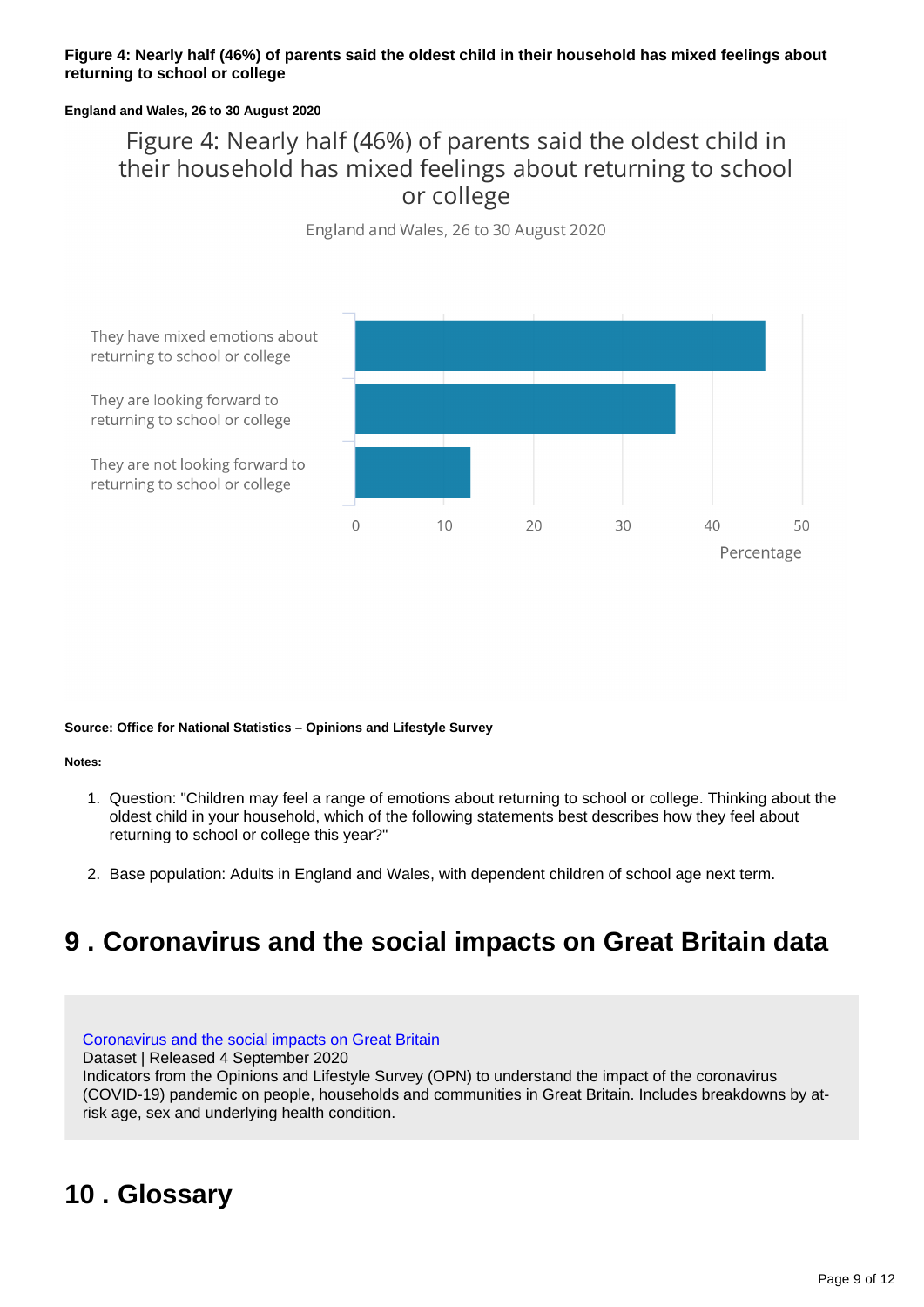### **Underlying health condition**

In this bulletin, adults with an underlying health condition include those with:

- Alzheimer's disease or dementia
- angina or a long-term heart problem
- asthma
- a learning disability such as autism spectrum disorder (ASD) or Asperger's (Asperger syndrome)
- conditions affecting the brain and nerves, such as Parkinson's disease
- cancer
- chronic obstructive pulmonary disease (COPD) or a long-term lung problem
- diabetes
- kidney or liver disease
- a weakened immune system such as the result of conditions as HIV and AIDS, or medicines such as steroid tablets or treatment for cancer
- problems with your spleen for example, sickle cell disease, or if you have had your spleen removed
- being overweight (having a BMI of 40 or above)
- an organ transplant
- stroke or cerebral haemorrhage or cerebral thrombosis
- rheumatoid arthritis

### **Working adults**

For this survey, a person is said to be a "working adult" if:

- they had a paid job, either as an employee or self-employed
- they did any casual work for payment
- they did any unpaid or voluntary work in the previous week

## <span id="page-9-0"></span>**11 . Measuring the data**

The Opinions and Lifestyle Survey (OPN) is a monthly omnibus survey. In response to the coronavirus (COVID-19) pandemic, we have adapted the OPN to become a weekly survey used to collect data on the impact of the coronavirus on day-to-day life in Great Britain. In this wave, 2,500 individuals were sampled, with a response rate of 66% (or 1,644 individuals) for the survey conducted from 26 to 30 August 2020.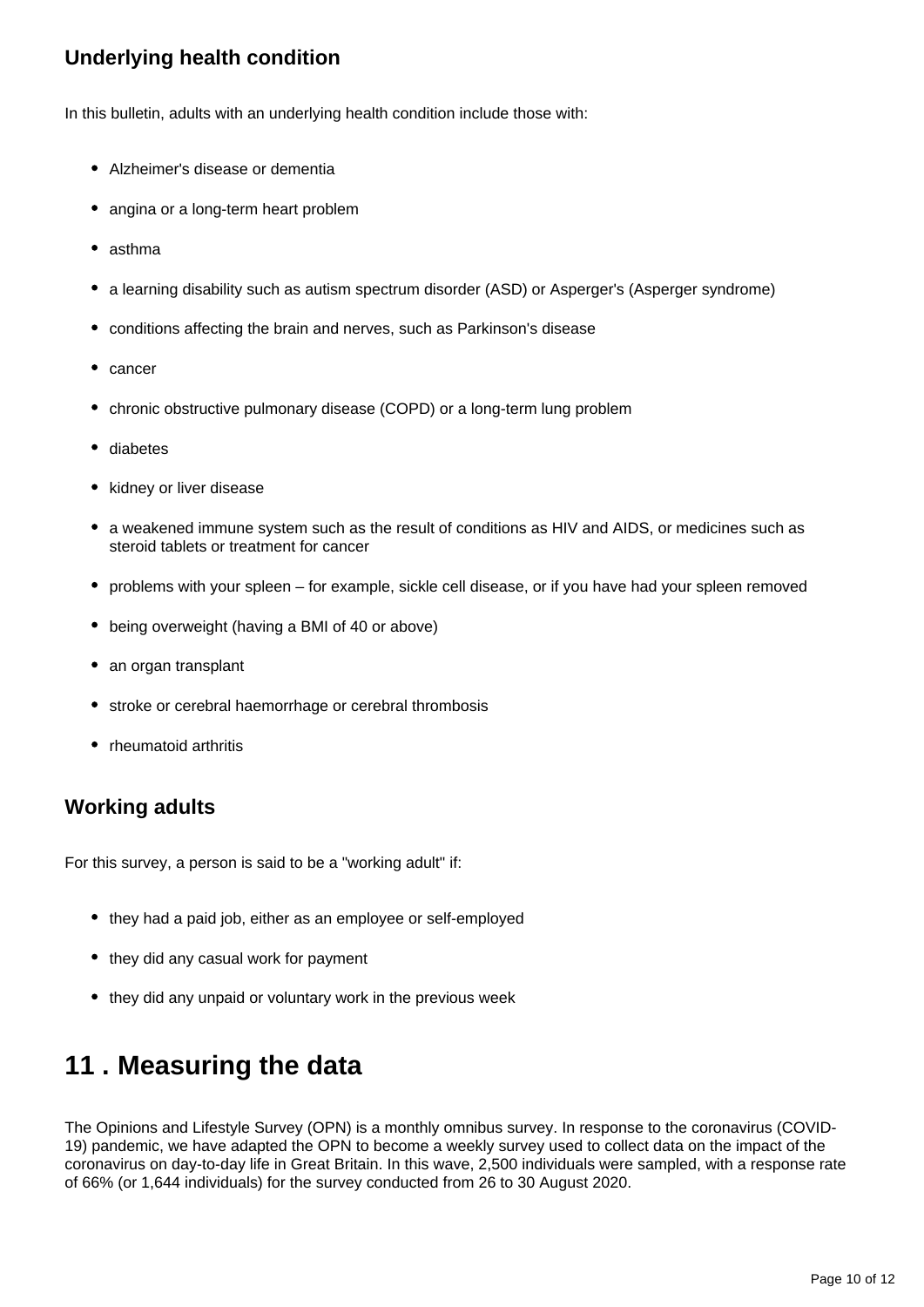The survey results are weighted to be a nationally representative sample for Great Britain, and data are collected using an online self-completion questionnaire. Individuals who did not want to or were unable to complete the survey online had the opportunity to take part over the phone.

Where changes in results from previous weeks or differences between groups are presented in this bulletin, associated [confidence intervals](https://www.ons.gov.uk/methodology/methodologytopicsandstatisticalconcepts/uncertaintyandhowwemeasureit#confidence-interval), which are included in the associated datasets, indicate their significance.

More quality and methodology information on strengths, limitations, appropriate uses, and how the data were created is available in the [OPN QMI.](https://www.ons.gov.uk/peoplepopulationandcommunity/healthandsocialcare/healthandlifeexpectancies/methodologies/opinionsandlifestylesurveyqmi)

### **Sampling**

A sample of 2,500 households was randomly selected from those that had previously completed the Labour Force Survey (LFS). From each household, one adult was selected at random but with unequal probability. Younger people were given higher selection probability than older people because of under-representation in the sample available for the survey.

Further information on the sample design can be found in the [OPN QMI.](https://www.ons.gov.uk/peoplepopulationandcommunity/healthandsocialcare/healthandlifeexpectancies/methodologies/opinionsandlifestylesurveyqmi)

### **Weighting**

The responding sample contained 1,644 individuals (65.8% response rate). Survey weights were applied to make estimates representative of the population.

Weights were first adjusted for non-response and attrition. Subsequently, the weights were calibrated to satisfy population distributions considering the following factors: sex by age, region, tenure, highest qualification, employment status and National Statistics Socio-economic Classification (NS-SEC) group. For age, sex and region, population totals based on projections of mid-year population estimates for August 2020 were used. The resulting weighted sample is therefore representative of the Great Britain adult population by a number of sociodemographic factors and geography.

## <span id="page-10-0"></span>**12 . Strengths and limitations**

The main strengths of the Opinions and Lifestyle Survey (OPN) include:

- it allows for timely production of data and statistics that can respond quickly to changing needs
- it meets data needs: the questionnaire is developed with customer consultation, and design expertise is applied in the development stages
- robust methods are adopted for the survey's sampling and weighting strategies to limit the impact of bias
- quality assurance procedures are undertaken throughout the analysis stages to minimise the risk of error

The main limitations of the OPN include: